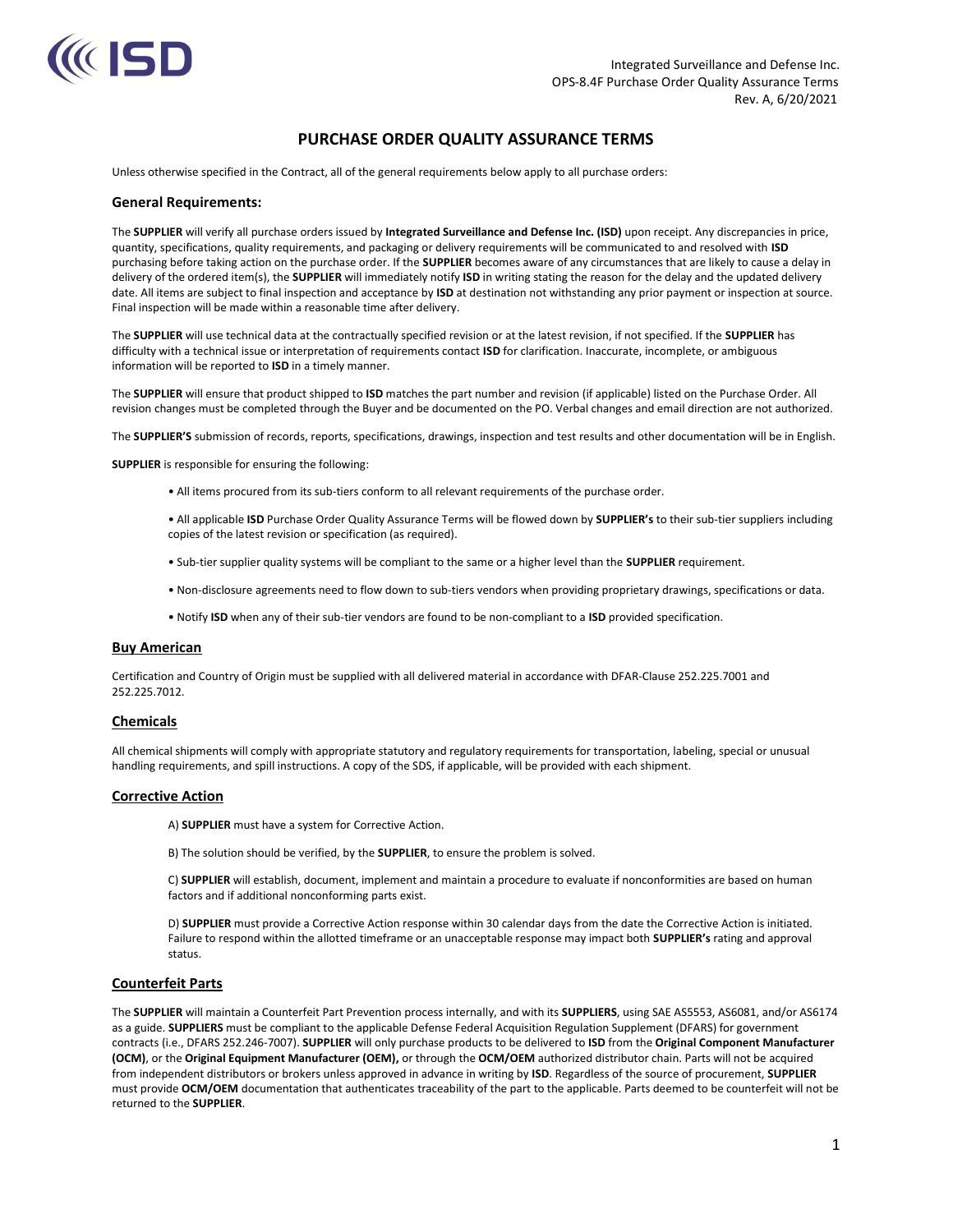

### Delivery Documentation

New parts or components not accompanied by one of the forms of acceptable documentation listed in A through F below must have a Certificate of Conformance to verify traceability back to the original manufacturer or original component manufacturer:

A) FAA Form 8130-3, "Authorized Release Certificate", "Airworthiness Approval Tag"

B) FAA Technical Standard Order (TSO) markings on part and associated TSO certification

C) FAA Parts Manufacturing Approval (PMA) markings on part and associated PMA certification

D) FAA Production Certificate statement on associated shipping documents that indicates the part was produced under FAA Production Certificate

E) Certificate of Conformity from the Supplemental Type Certificate (STC) holder; shipment of parts based on a STC must be shipped with documentation referencing the STC

F) Maintenance Release Documentation with all applicable information and accomplished by those authorized to perform maintenance, preventive maintenance and alterations IAW FAR Part 43

In addition to the above requirements SUPPLIER must provide the applicable documentation that includes the information below with each shipment:

A) OEM/OCM Certificate of Conformance dated and bearing the signature and title of an authorized company representative stating that the products and services furnished are in accordance with all applicable requirements and supporting documentation is on file and will be made available for review.

B) Description, part number and revision (if applicable) of the product ordered

C) Delivered quantity

D) Serial number or batch number/ date code where applicable

- E) Shelf life where applicable
- F) Buyer contract or purchase order reference
- G) Concession number if applicable
- H) Any other document specified in the order (FAI report, EASA Form 1, FAA Form 8130-3, etc.)
- I) Safety Data Sheet (SDS) when applicable

Note: Absence of delivery documentation in accordance with order will be considered as not fulfilling the requirements of the order. In this event, the ISD reserves the right to return products to the SUPPLIER. Shipping costs will be charged to the SUPPLIER.

### Detecting and Reporting Suspected Unapproved Parts (SUP)

SUPPLIER will have a process for the prevention of suspected unapproved parts. SUPPLIER will report to ISD all suspected unapproved parts within 24 hours of discovery. In addition, SUPPLIER will follow the guidelines of FAA Advisory Circular 21-29 (current rev) Form 8120-11 "Suspected Unapproved Parts Report" in regards to FAA notification of SUP.

### Distributor Requirements

SUPPLIER will provide evidence that the product(s) provided in accordance with this purchase document are new and were obtained from the original manufacturer or original component manufacturer identified within this purchase document. SUPPLIER's evidence will include a legible copy of the original manufacturer's certificate of conformity (C of C) and SUPPLIER's packing sheet with reference to the provided manufacturer's C of C.

# Electronic Components

Electronic components will only be procured from original manufacturers or from original manufactured franchised retailers.

If electronic components should be procured from retailers who are not franchised by the original manufacturer (short delivery time, obsolescence…), the SUPPLIER will obtain prior written acceptance from ISD. Depending on the type and use of component, inspections and specific tests will be defined in order to ensure components conformity (visual inspection, functional tests, reliability tests…). Components procured from retailers who are not franchised by the original manufacturer will be delivered with a copy of manufacturer certificate of compliance.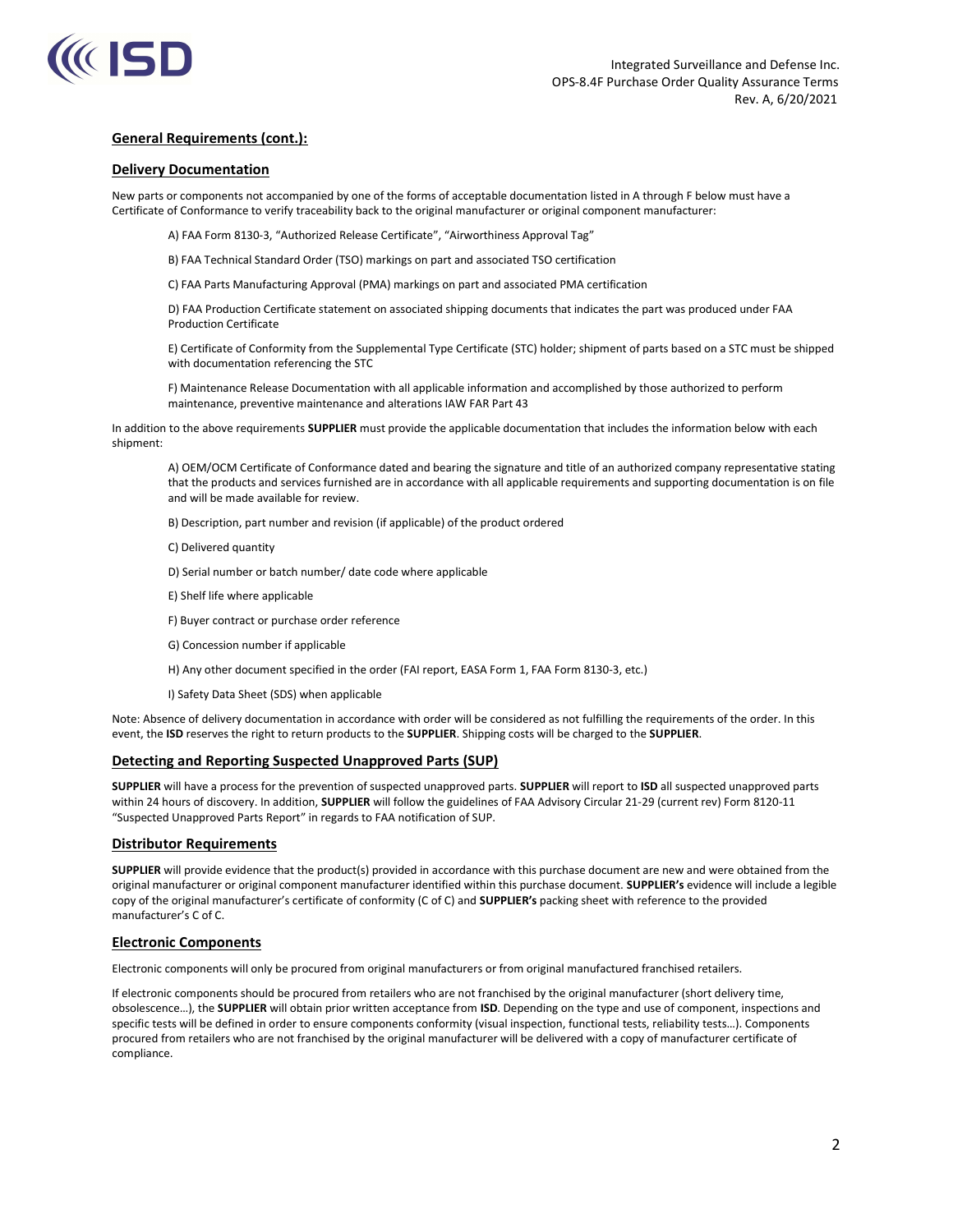

# ESD Packaging/Packing Requirements

Static sensitive parts will be packed in a conductive frame or with leads inserted in conductive elastomer or foam to protect them against electrical charges. External labels will identify the package on at least two sides as containing static sensitive devices.

### Fasteners

Each container of fasteners will be conspicuously marked with the number of the lot from which such fasteners were taken. The SUPPLIER will provide one Certificate of Conformity for each part number contained in a fastener shipment. This document will contain as a minimum the SUPPLIER's name, the standards and specifications, name of the manufacturer, lot number, purchase order number, item number when applicable, and a factual statement that a copy of a written certificate by the Manufacturer is on file at the SUPPLIER's facility available for review by **ISD** upon request.

The Manufacturer's certificate will state that the fasteners have been manufactured according to the requirements of the applicable standards and specifications and have been inspected and tested by a laboratory, and that an original laboratory testing report is on file with the manufacturer and available for inspection.

### Inspection, Testing & Acceptance

The SUPPLIER will ensure personnel performing inspection, testing and acceptance of products and services are trained and certified IAW industry standards and competent on the activity being performed. When critical items, including key characteristics, have been identified the SUPPLIER will ensure they are controlled and monitored. If sampling inspection is used as a means of product acceptance, the sampling plan will be justified on the basis of recognized statistical principles and appropriate for use. Final test, inspection, and release will be carried out by operators authorized by the SUPPLIER's Quality Department.

### ITAR/EAR

The specifications provided with this order may contain technical data whose export is restricted by the Arms Export Control Act (Title 22, U.S.C., Sec 2751 et seq.) and International Traffic in Arms Regulations (22 Code of Federal Regulations 120~130), or the Export Administration Act (Title 50, U.S.C., App. 2401 et seq.) and Export Administration Regulations (15 Code of Federal Regulations 768~799), and their amendments. Violations of these export laws are subject to severe criminal penalties. Contact the ISD buyer for questions pertaining to this topic.

### Measuring and Test Equipment (M&TE)

The SUPPLIER will maintain gages and other measuring and testing devices necessary to assure that product(s) conform to the technical requirements. Inspection and test equipment will be calibrated and maintained in accordance with a nationally or internationally recognized standard (i.e., ISO 17025, ANSI NCSL Z540 or ISO 10012). The tools used for inspection must be controlled as part of the SUPPLIER's calibration system prior to use in production. The SUPPLIER's calibration system will provide recall capability in the event that any M&TE is found to be out of tolerance.

### Nonconforming Material

The SUPPLIER will maintain a process for controlling nonconforming material. Nonconforming material must be identified, documented, evaluated, segregated (where practical) and dispositioned to prevent its unintended release or use. SUPPLIERS will not disposition nonconforming material as "use-as-is" or "repair" if the nonconformity results in a departure from contract requirements, unless specifically authorized in writing by the ISD and approved by an authorized representative of the approved design organization. Authority to ship nonconforming material must be obtained through ISD. If a concession request is approved by ISD, the SUPPLIER will:

A) Indicate on the accompanying documents (statement of conformity or inspection report) the reference number of the approved concession request

- B) Identify (appropriate labeling) the relevant products
- C) Attach a copy of the concession request accepted by the ISD to the delivery documentation

Nonconforming material shipped without prior approval is subject to return at the supplier's expense. The supplier is required to report to ISD if a product or article has been released from that SUPPLIER and subsequently found not to conform to the applicable specification or design data within 24 hours after discovery.

All material rejected by ISD and subsequently resubmitted by the supplier will bear adequate identification of the resubmission with the material or with the SUPPLIER's documentation.

SUPPLIER is responsible to report to ISD all quality escapements discovered that affect products/articles release from the SUPPLIER's quality system. Notice of escapement report is to reflect: dates discrepant product or service was provided, specific description of the discrepancy, total number of products or services provided, cause of the discrepancy, and action taken. Notice of escapement may result in the issuance of a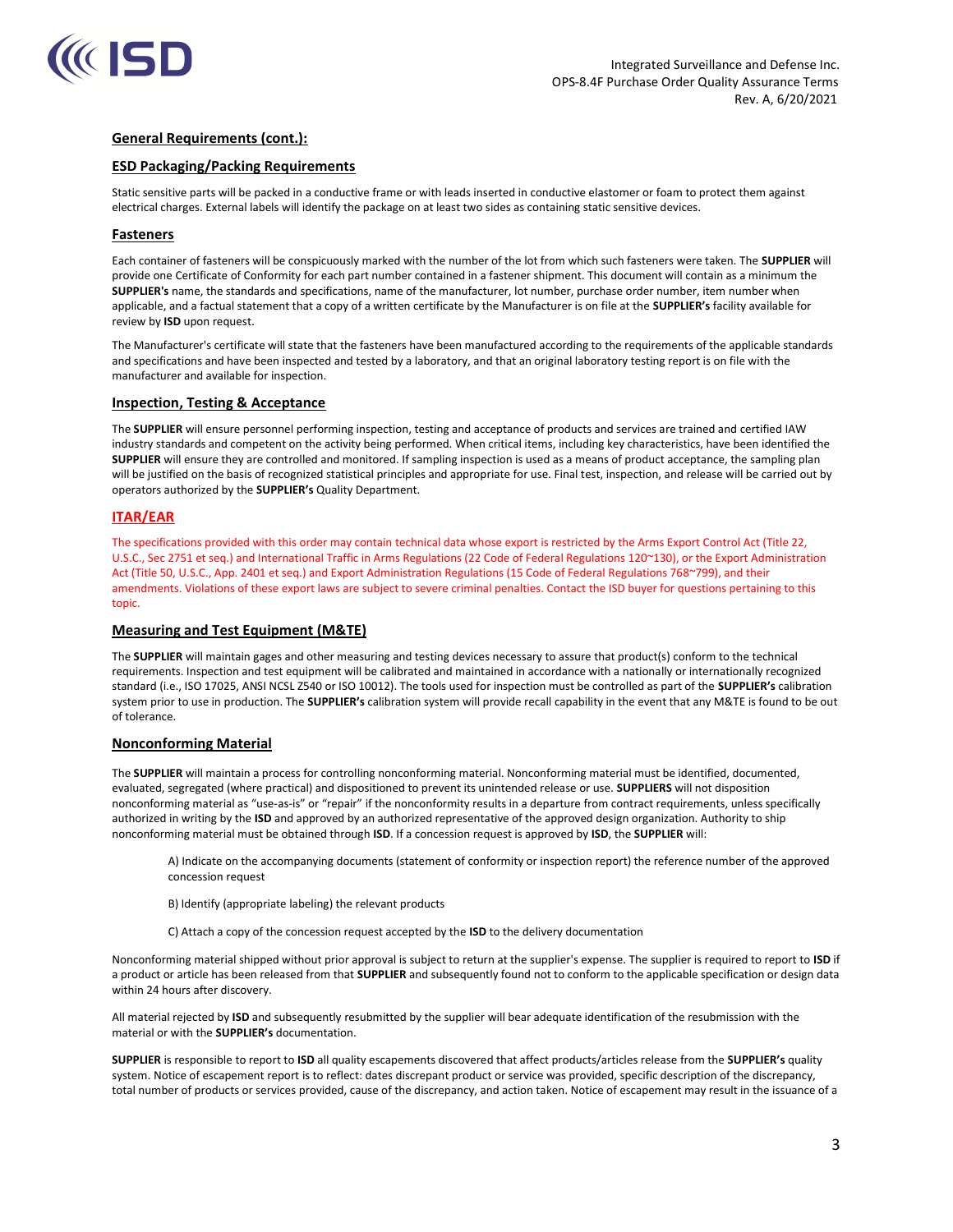

request for Corrective Action. This action is to take place within 5 days of determining a nonconformance has occurred. Detailed root cause and corrective action will be provided by the SUPPLIER within 30 days.

### Packaging

As a minimum, the SUPPLIER will package all material in a manner that will ensure protection against corrosion, oxidation, deterioration and physical damage during shipment to ISD. Packaging will be IAW to best commercial practice unless otherwise stated. Items damaged due to inadequate packaging will be rejected and returned to the SUPPLIER. SUPPLIER will provide adequate inspection control of the preservation, packaging, and shipping process to assure all products are complete and all required documentation has been provided.

# Part Identification

Parts will be marked in accordance with the applicable drawing and will include the manufacturer's cage code preceded by MFR. The marking will be accomplished IAW MIL-STD-130 ((latest revision or as specified on PO). Marking will be applied in the approximate area and using the same method as depicted on the drawing.

Parts not required to be marked per drawing will be individually bagged and tagged, IAW MIL-STD-130. Tag will include nomenclature, part number, revision, and manufacturer's cage code preceded by the letters MFR. When Department of Defense Federal Acquisition Regulations Supplement (DFARS) 252.211-7003 (Item Identification and Valuation) is listed as a requirement, an IUID marking is required.

Products ordered on this Contract will be serialized by the SUPPLIER using serialization scheme as defined in applicable drawings/specifications. The SUPPLIER's serialization scheme will include provisions to ensure that serial numbers are not duplicated on products with the same part number and provide an audit trail to all material, fabrication, assembly, inspection and test documentation.

### Personnel Requirements

SUPPLIER personnel must have proper training for the jobs they are performing that meet the Aerospace Quality standards. They must be aware of their contribution to product or service conformity, product safety, and the importance of ethical behavior.

If special processes (soldering, painting, welding, etc.) are performed operators will be qualified and certified in accordance with industry standards or what is defined on the drawing or applicable specification; when there is a difference between the two, the more restrictive requirement will be used. When required to perform nondestructive testing, personnel are required to be certified to NAS-410 and meet NAS-410 training requirements. These provisions also apply to sub-tier suppliers as well.

The SUPPLIER must ensure and demonstrate when required that repair and maintenance staff have been trained on the applicable maintenance regulation requirements (i.e., Human Factors, Safety Management System, FAA Part 145).

A copy of personal qualification documentation traceable with signature of applicable certifying body (i.e., NADCAP, NDT, IPC, and FAA) must be provided upon request.

# Qualified Products List

Wire, connectors, backshells, primers, coatings and paints manufactured to Military specifications must be listed in the Qualified Products Database. The QPD approved manufacturer must be identified on all quotes and material certifications and this requirement must be flowed down to all sub-tier vendors.

### Records

Records will include traceability information from procured material to manufacturing, assembly, tests and inspections of product delivered to ISD necessary to determine authenticity and conformance to P.O. requirements. All Quality Records are to be legible, reproducible, and identifiable to the purchase order. Quality Records are to be stored and maintained in such a way that they are readily retrievable in facilities that provide a suitable environment to minimize deterioration or damage and to prevent loss. This applies SUPPLIERS and sub-tier suppliers. Retention period for Quality Records are 5 years from Purchase Order completion unless otherwise specified. Prior to destruction SUPPLIER must request, in writing, disposition of all records as they pertain to the subcontract/purchase order. ISD, our customers, Government, or Regulatory Agency representative will have access to review quality records as they pertain to this order and copies will be furnished upon request.

# Right of Entry

ISD, our customer(s), and/or regulatory authorities will have the right of entry and may inspect the facilities and processes of the SUPPLIER and their subcontractors/vendors engaged in the performance of this order. SUPPLIER will provide, without additional charge all reasonable facilities and assistance for such inspections and tests. Any such inspections or test by ISD or its customer will be performed in such a manner as not to unduly delay the work. No inspection, test, approval (including design approval) or acceptance of items ordered will relieve SUPPLIER from responsibility for defects or other failures to meet the requirements of this order.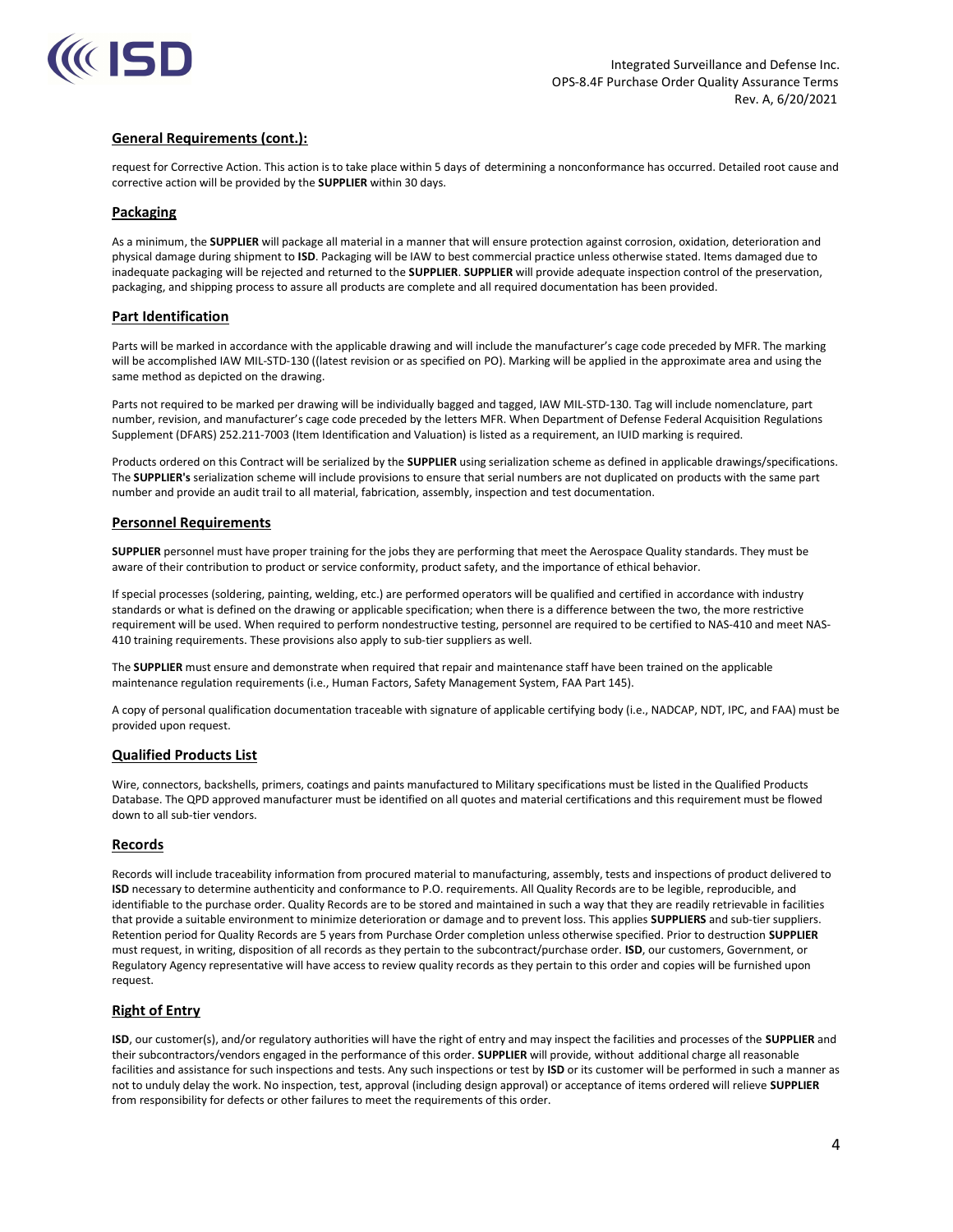

## Shelf-Life Control

The SUPPLIER must identify each item, package or container of limited calendar life material with the manufacture date, storage temperature and manufacturer's recommended shelf life, in addition to the normal identification requirements of name, type, size, and quantity. Identification and special handling condition must be recorded on the shipping document. Each limited calendar life material must be received with a minimum of 80% of the manufacturer's recommended shelf life remaining.

The SUPPLIER will establish a shelf life and storage control program to ensure that no material which has exceeded its shelf life is used in the fabrication and repair of products for ISD.

# Supplier's Quality Management System (QMS)

The SUPPLIER's QMS should be compliant to ISO 9001, ISO 10012, ISO 17025, AS9100, AS9110, AS9120, NADCAP, or Code of Federal Aviation Regulations as applicable in the manufacture, repair and delivery of products, materials and services under this Purchase Order. The SUPPLIER's QMS is subject to review and audit by ISD QA. The SUPPLIER will permit access to all data in OASIS and NADCAP databases including registration documentation, certification, audit reports, findings, corrective actions, etc. upon request.

The SUPPLIER will notify ISD in writing:

• Within 30 days of any change in SUPPLIER's registration system (i.e., ISO 9001, AS9100, AS9110, AS9120, NADCAP, FAA 145), such as a change in certification status (i.e., withdrawal, update, suspension, loss of certification) or the results of any inspections or investigations conducted by the US Government (i.e., DCAA, DCMA) and/or the Federal Aviation Agency (FAA).

• Within 60 days prior to any transfer of production operations or upon any change in the quality organization, processes or services that could affect product conformity or delivery; this includes changes to facility locations, sub-tier manufacturers and vendors.

• Changes to material, processes, procedures, design interfaces, or software which affects the form, fit, function, safety, reliability, maintainability, testing, weight, or any other requirement or specified/implied/advertised characteristic of the product or service being delivered will not be made without prior written approval from the Buyer.

Wire, braid, sleeving, tubing and cable

Must be a continuous piece; no splicing, melting or bonding will be accepted.

### Supplier Qualification and Continued Measurement

The SUPPLIER shall have a quality management system (QMS) or industrial reputation that is acceptable to the contractor. SUPPLIERS already certified to ISO9001, AS6081, AS9100, AS9110, AS9120, or are FAA Part 145 Repair Station-approved are preferred. One or more of the following will determine qualified suppliers, as well as a suppliers' on-going presence on the AVL: anti-counterfeiting programs; manufacturing and engineering capability surveys; product evaluation; compliance of procured material with PO requirements; quality system audits; and/or the promptness and effectiveness of corrective action taken by the supplier. A SUPPLIER'S on-going presence on ISD'S AVL will be contingent upon satisfactory delivery performance, incoming inspection results, service levels, pricing and periodic reviews.

Continued measurement of approved suppliers is based on the aforementioned elements in the form of a supplier rating. This rating will provide comparative measures for determination of procurement sources and is calculated by a combination of the following: pricing 25% of the overall score; on-time delivery performance is 20% of the overall score; reliability is 25% of the overall score; quality of goods or services provided is 30% of the overall score and is calculated based upon the supplier's performance to include response time, QMS escapes, Supplier Corrective Action Requests (SCAR), and results of source inspections.

### Wood Packaging Materials (WPM)

All WPM will comply with the official quality control program for heat treatment (HT) or kiln dried heat treatment (KD HT) IAW with American Lumber Standard Committee, incorporated (ALSC) Wood Packaging Material Program and WPM Enforcement Regulations (see http://www.alsc.org/). All WPM will include certification/quality markings in accordance with the ALSC standard. Marking will be placed in an unobstructed area that will be readily visible to inspectors. Pallet markings will be applied to the stringer or block on diagonally opposite sides of the pallet and be contrasting and clearly visible. All containers will be marked on a side other than the top or bottom, contrasting and clearly visible. All dunnage used in configuring and/or securing the load shall also comply with ISPM 15 and be marked with an ALSC approved DUNNAGE stamp. Wood packaging material (WPM) means wood pallets, skids, load boards, pallet collars, wooden boxes, reels, dunnage, crates, frame and cleats. The definition excludes materials that have undergone a manufacturing process, such as corrugated fiberboard, plywood, particleboard, veneer, and oriented strand board (OSD).

If packaging requirements of this contract specify the use of wood products and a preservative is required, Pentachlorophenol, commonly referred to as "Penta" or "PCP" is prohibited. Replacement preservatives are 2 percent copper naphthenate, 3 percent zinc naphthenate or 1.8 percent copper 8 quinolinolate.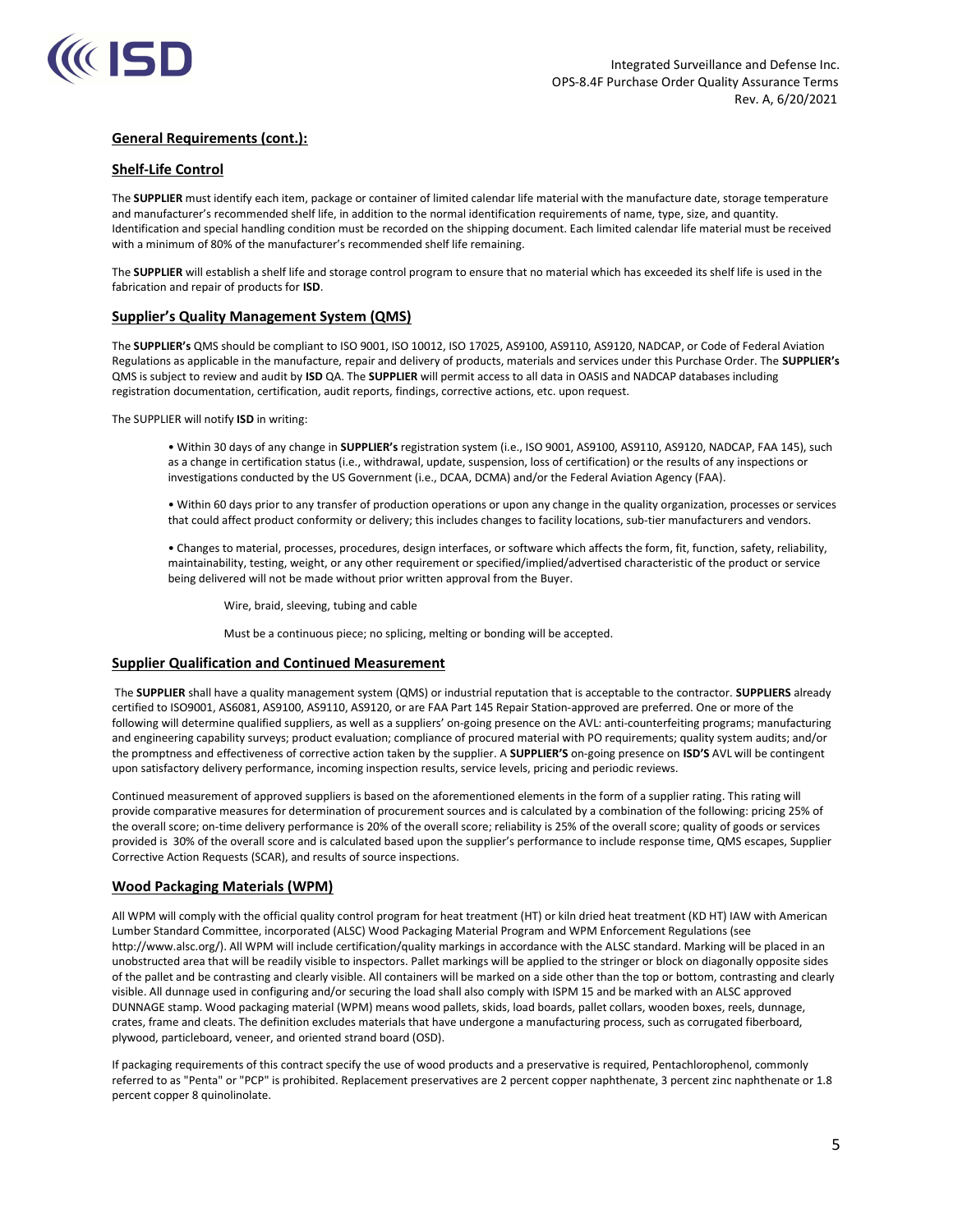

Heat Treatment: Boxes/pallets and any wood used as inner packaging made of non-manufactured wood will be heat-treated. All nonmanufactured wood used in packaging will be heat treated to a core temperature of 56 degrees Celsius for a minimum of 30

minutes. The box/pallet manufacturer and the manufacturer of wood used as inner packaging will be affiliated with an inspection agency accredited by the board of review of the American Lumber Standard Committee. The box/pallet manufacturer and the manufacturer of wood used as inner packaging will ensure traceability to the original source of heat treatment. Marking: Each box/pallet will be marked to show the conformance to the International Plant Protection Convention Standard. The quality mark will be placed on both ends of the outer packaging, between the end cleats or end battens: on two sides of the pallet.

Foreign manufacturers will have the heat treatment of non-manufactured wood process verified in accordance with their National Plant Protection Organization's compliance program. In addition, wood used as dunnage for blocking and bracing will be ordered with ALSC certified marking for dunnage or the markings may be applied locally at two-foot intervals.

### Specific Requirements:

Quality requirements 1 through 11 apply when specified on the Purchase Order or subcontract. In the event any term cannot be met, the SUPPLIER is responsible for notifying the ISD purchasing representative immediately.

# 1. Traceability

Traceability will be maintained from receipt of raw material through finished product. The SUPPLIER will include with each shipment two copies of the results of the lot, batch or item acceptance tests required by the applicable specification. Test reports will include identity of material/item tested, reports of testing performed indicating chemical composition and/or actual physical properties identifiable to each lot, batch, and heat treat lot and will be validated by an authorized representative by an inspection stamp or signature and title. The report will establish the quantity of material/items tested and will be traceable to each lot/batch of material shipped. Send a copy of material test reports electronically to the following address: Materials@isr-def.com. Place one copy inside of the shipping container or with shipping documentation.

# 2. Special Process Control

SUPPLIERS and all members of their supply chain that only provide special processes will be NADCAP accredited for the following processes:

- Brazing
- Chemical Processing
- Coatings
- Heat Treating
- Materials Testing
- Non-Conventional Machining
- Nondestructive Testing
- Shot Peening
- Welding

SUPPLIER must provide with each shipment, objective evidence of compliance to material process specified under this purchase order. Objective evidence may be in the form of, but not limited to, material test results, personnel certifications, inspection records and process sheets. SUPPLIER is responsible for control and conformance of material processes procured from sub-tier suppliers. Evidence of SUPPLIER's validation of sub-tier supplier's capabilities is required upon request.

### 3. Raw Material Identification

All raw materials, including plate, bar, extrusion, sheet of aluminum, steel, or other material, must be identified per the applicable specification. Identification to ISD Purchase Order Number is also requested.

### 4. Material Validation

Material must be tested by an independent 3rd party NADCAP facility to validate material chemical and physical properties to the applicable industry specification. The reports will be validated by an authorized representative of the organization by an inspection stamp or signature and title. The report will establish the quantity of material/items tested and will be traceable to each lot/batch of material shipped. Send a copy of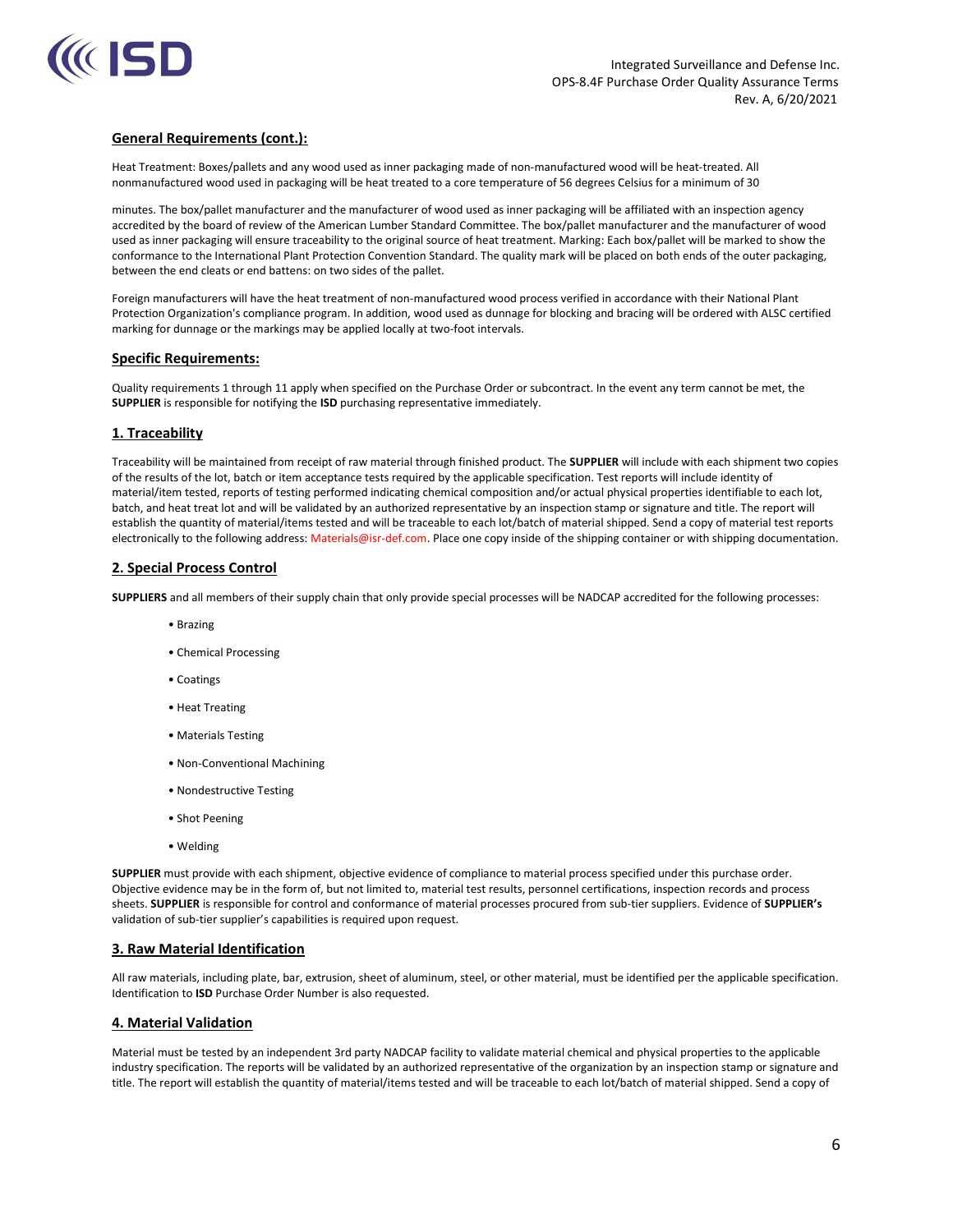

# Specific Requirements (cont.):

material test reports electronically to the following address: Materials@isr-def.com. Place one copy inside of the shipping container or with shipping documentation.

# 5. First Article

First Article Inspection required per the AS9102 Standard. A first article Inspection (FAI) will be performed on new product of the first production run in accordance with SAE AS 9102. A delta FAI will be generated IAW AS9102 when applicable. The First Article Inspection report, written in English, along with associated raw material, test reports, and special process certifications will be provided to ISD to provide objective evidence that all engineering, design and specification requirements, including process and manufacturing validation are: correctly understood, accounted for, verified, and recorded. All inspectable drawing characteristics values and their associated tolerances, the actual inspection results for each item and whether the characteristic is within allowable tolerance; to include record of the equipment used and asset identification of the equipment will be documented in the report.

### 6. Government inspection

Government Inspection is required prior to shipment. Upon receipt of this order, promptly notify the Government representative who normally serves your facility so that government inspection can be accomplished. The vendor will furnish, at no cost to ISD or the Government, documentation, test data, equipment, and facilities necessary to accomplish product inspection to applicable drawings, specifications and other requirements.

### 7. FAA System Requirements

Work performed under this order must be accomplished in compliance with SUPPLIER's applicable valid air agency certificate. A description of the work accomplished by the SUPPLIER will be included with each shipment. All documentation required by this order must be included with each shipment. The return to service must comply with all regulatory requirements including but not limited to, current FAA orders and memoranda.

# 8. Source Inspection

Source inspection is required prior to shipment. The SUPPLIER is responsible for inspecting and presenting a fully conforming product to ISD Quality Assurance Representative. The SUPPLIER will provide an adequate work area, a current copy of the purchase order, packing slips, all applicable drawings and specifications, required certification/test reports, and all necessary inspection equipment that the ISD Quality representative may require. Contact ISD at least five days prior to scheduled shipment to coordinate the inspection.

### 9. Teardown and Evaluation Reports

Items require teardown and evaluation upon receipt; to be conducted before repair or overhaul and the results provided in report form to ISD prior to repair or overhaul. This is in addition to any other certification or test reports required as a result of the repair or overhaul.

### 10. Flight Safety Parts/Critical Safety Items

The requirements of AS9017, Control of Aviation Critical Safety Items, apply to this requirement. If SUPPLIER is responsible for the procurement of Flight Safety Parts, the SUPPLIER will procure flight safety parts from sources which have been approved by ISD QA. Material tests reports will be validated to verify test report accuracy.

Employees performing work or having inspection responsibilities pertaining to critical characteristics will be certified to the appropriate professional level as outlined in applicable national standards, and/or regulatory guidance.

ISD QA must approve the sub-tier/processor before the special process is performed. One or more of the following requirements may apply to this Purchase Order; contact ISD QA for guidance:

- A First Article Inspection (FAI)
- Product Line Verification Audit
- Review and approval of planning documentation
- SUPPLIER audit

Once approved any revision to the manufacturing plan must be submitted to ISD QA for review and approval. All changes affecting critical characteristics will be submitted to the Design Control Activity (DCA) and approved prior to implementation of the proposed change. SUPPLIER will notify ISD QA when any of their sub-tier vendors are found to be non-compliant to a ISD provided specification.